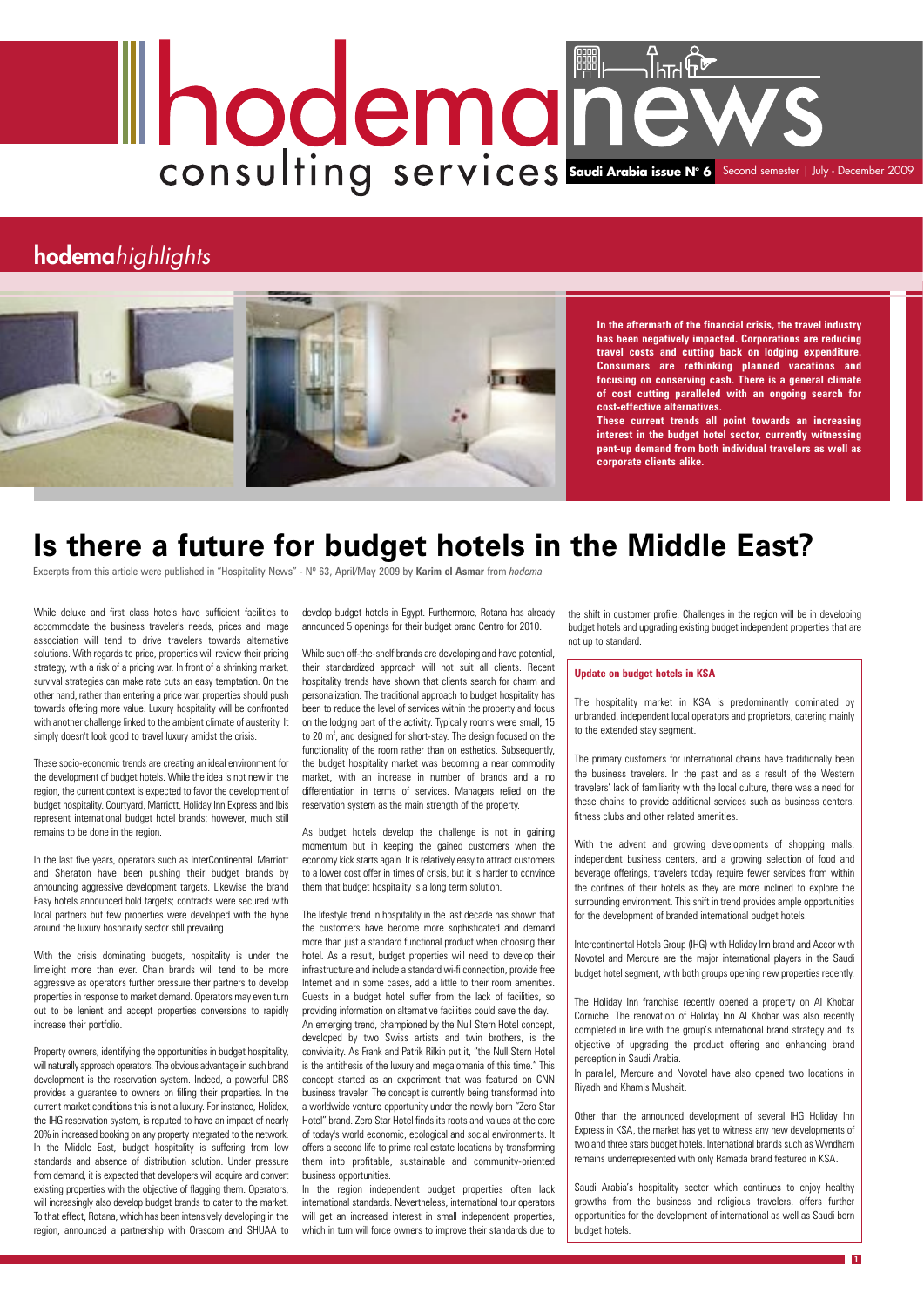## **Interview with Dr. Ghassan Al Sulaiman**

Chairman of Siraj Capital

#### **1 • Which projects are you currently working on with** *hodema* **in KSA?**

*hodema* and Siraj Capital/Ghassandevco are collaborating on various ventures in Saudi Arabia, all relating to hospitality. Some of these projects include the franchising of innovative Food & Beverage (F&B) brands in Jeddah, the implementation of a mixed F&B street-level cluster in the new Bin Sulaiman Business Center (currently under construction and nearing completion). This new cluster is comprised of 4 restaurants that include Lebanese, Italian and Saudi cuisine.

We also mandated *hodema* to undertake the feasibility and development of a hospitality destination cluster within the old historic section of Jeddah, part of the Jeddah City Center redevelopment and regeneration project.

#### **2 • What are your motives behind developing hospitality projects in Saudi Arabia?**

Saudi Arabia is a large country with a growing and demographically appealing population. The hospitality industry has for the most part been much underdeveloped in Saudi Arabia. There are tremendous opportunities with huge potential in the leisure, religious tourism and F&B areas. Similarly, business travel to the Kingdom is on the rise which in turn is also fueling a growing demand for quality hospitality and related services. Together with *hodema*, we plan to identify new opportunities in untapped segments in order to maximize development potential and investment returns.

#### **3 • In your opinion, what is the added value in introducing Lebanese F&B brands into the Saudi market?**

There are lots of advantages to introducing Lebanese

## **What I particularly appreciate from** *hodema* **at a team level, is that they take strong ownership of every project they undertake and practice a "hands-on" approach**

**2**

brands into the Kingdom, especially if these brands have proven to be commercially and operationally successful in Lebanon, in an environment filled with extensive competition and other adversities. These successful operations tend to have their product name well established with their concepts easily adaptable to malls or stand-alone outlets. We have also selected brands that cater to a large market segment including families as well as singles. Moreover, I believe that the franchising and development of Lebanese brands in KSA provides critical risk mitigation factors to investors through the provision of efficient strategic support and continuous guidance from experienced operators.

#### **4 • What do you think about today's Saudi F&B and hospitality market? Are the perspectives promising?**

The hospitality and F&B market in KSA has witnessed increased growth and attention, however and in spite of a few success stories, it is still considered at a nascent stage in its development with very promising opportunities. The F&B sector acts as one of the main entertainment activities in the Kingdom. With a population growth averaging 3% a year, the opportunities are numerous and are supported by increasing individual consumption and spending rates. The Saudi government has embarked on large economic reforms to diversify its oil based economy; this diversification policy targets, among other sectors, the hospitality and tourism markets, which explains the recent growing number of projects in that field. This growth is supported by various elements such as the political climate in Saudi Arabia which offers a sustainable and stable environment, a young population that is consumption driven with high purchasing power, and a continuous growth in religious tourism.

**Chairman of Siraj Capital, Dr. Ghassan Ahmed Abdullah Al-Sulaiman is the former Chairman of the Jeddah Chamber of Commerce and Industry, the Jeddah Marketing Board, and the National US-Arab Chamber of Commerce. He chairs numerous organizations in KSA and Gulf Region, and is currently the Chairman of Venture Capital Bank, a Bahrain based investment bank and several private sector entities. He also serves on the Boards of Directors of Savola Company, Arabia Cement Company, Bin Sulaiman Holding Company and others. He is a member -among other organizationsof the Davos Economic Forum Founding Board, the Private University of the Makkah Region, and the Saudi Organization for the Handicapped, and the Saudi Arabian Human Resource Fund.**

**Dr. Al-Sulaiman has built a successful track record developing large business enterprises such as the Ghassan Ahmed Al Sulaiman Furniture Co. Ltd. ('IKEA Saudi Arabia').**

**Dr. Al Sulaiman is the Chairman of the City Center Development Company (CCDC), a newly formed consortium behind the major regeneration project to transform the historic heart of Jeddah. The multi-million dollar restoration project aims to put Jeddah's historic center on the world tourism map and breathe new life into the area. With updated infrastructure, amenities and public spaces, the project will improve the quality of life for the entire community of the city and expand Jeddah's role as a major hub of domestic and international economic activity, while retaining the rich heritage of the site. Dr. Al Sulaiman obtained a Masters in Business Administration from the University of San Francisco, California and a Doctorate in Business Administration from Hull University, UK. He is a guest lecturer in Strategic Management at The Maastricht School of Management's MBA program.**

#### **5 • Do you think that the necessary knowhow in hospitality market is available locally?**

The workforce in the hospitality sector in KSA is still developing and the F&B market remains highly dependant on foreign labor, despite the 'Saudization' policy promoted by the Saudi government. In addition, the foreign workforce is largely comprised of low-skilled expatriates. The real challenge today is to develop, train and recruit a professional and wellestablished F&B Saudi workforce. We have started looking at the possibility of establishing professional hospitality training academies and institutions and we plan to leverage *hodema's* extensive experience and track record in this field.

#### **6 • How do you see hodema's know-how as an added value in the Kingdom?**

*hodema* certainly has an important added value in the hospitality field as well as in the real estate and retail sectors in KSA. Not only do they understand the Kingdom's market, but they also provide their clients with great know-how, expertise, and on-going support. Unlike other specialized consulting companies, hodema's team is based in the Kingdom and is on the ground. What I particularly appreciate from hodema at a team level, is that they take strong ownership of every project they undertake and practice a "hands-on" approach to managing their projects.

#### **7 • Do you have other plans in the hospitality and F&B sectors?**

I believe there are a several untapped niche markets in KSA, mainly in the middle and high end segments – for me, these are very exciting opportunities that I am looking at. I hope that with the collaboration and the know-how of *hodema*, we will be able to pursue investments in these sectors as well as play an active role in the transformation of the Kingdom's hospitality sector in the years to come.

## hodemamet

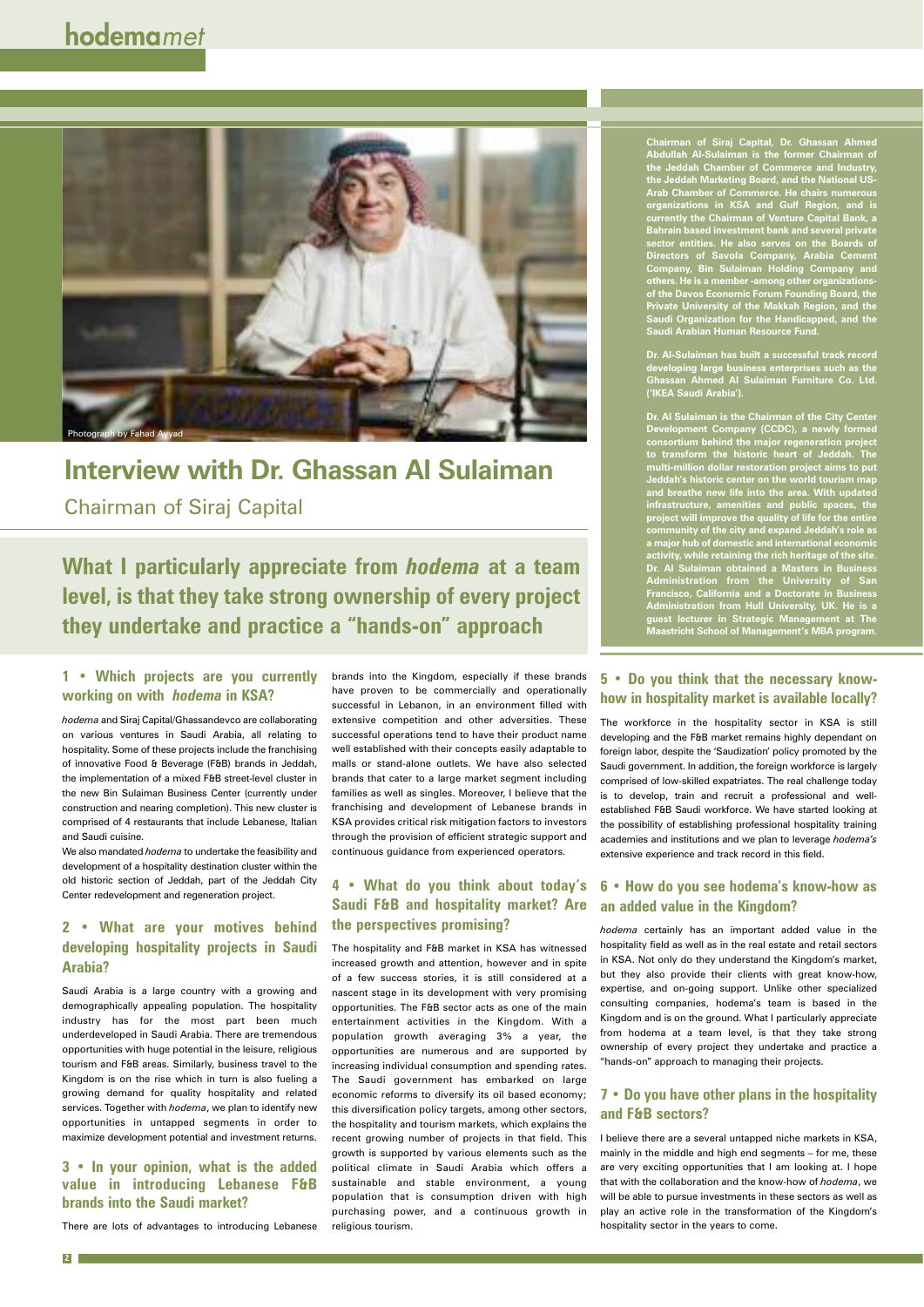#### **Development of a Traditional Saudi restaurant**

Jeddah, Saudi Arabia

*hodema* was chosen to develop a turnkey solution for the development of a flagship restaurant offering Ethnic cuisine. The long term objective of this project is to eventually franchise the concept and export the Saudi cuisine regionally. *hodema* approached this task by conducting market studies and analyses of the current F&B offering in Jeddah and throughout the Kingdom. Subsequently, *hodema* developed and presented a concept based on the client's targets and vision: the result reflects the heritage of a very specific region of the world while adding to it a zest of modernization. The trendy and casual restaurant will be set in an ethnic "modern yet classic" architecture and design. *hodema* also provided ongoing strategic support on operational planning, budgeting, branding and communication. A minimum of one outlet per major city in the Kingdom will be developed by *hodema* on the short term.

#### **Development of a Food Processing Company**

Saudi Arabia

*hodema* was mandated to prepare a feasibility concept study for the establishment of a food processing company in Saudi Arabia. The team conducted extensive field and desktop research, studying and reviewing the newest worldwide trends in food processing technologies and their adaptability for the Saudi Market.

*hodema* is currently engaged in a comprehensive kingdom-wide study to identify key business opportunities within the food processing and food supply sectors. To accomplish this task, *hodema* has identified local and worldwide F&B suppliers, conducted interviews with key managers and industry experts, analyzed the local demand and gained insight into current and future trends in this segment. The scope of work includes the identification and review of new food processing techniques, equipment and processes, which has in turn led to *hodema*'s active participation in several international industry fairs and exhibitions in Spain, Thailand, Brazil, Syria and Saudi Arabia.

**3**

*hodema* was a gold sponsor at the Arabian Hotel Investment Conference (AHIC) in Dubai on May  $2^{nd}$ ,  $3^{rd}$  and  $4^{th}$  2009. This prestigious conference gathers international industry leaders and key regional hospitality industry players. Mr. Karim el Asmar, one of *hodema*'s managing partners, moderated the panel "Pipeline promises", which hosted lively discussions of the situation regarding the regional pipeline in the context of the international financial crisis. Among the participants were architects, consultants and international and regional hotel operators.

#### **Representation of F&B brands for their implementation in KSA** Saudi Arabia



*hodema* represents several F&B brands ready to be implemented in the Saudi market. These F&B brands are Lebanese, European and American.

Two of these brands – both of them born in Lebanon – namely "Margherita pizzeria del quartiere dal 1959" and "Semsom", that offers modern Lebanese cuisine, just signed master franchise agreements with a Saudi based investment company. *hodema*'s mandate included the elaboration of a strategic franchise

plan which aims to develop these two brands throughout KSA.

*hodema* acted as an intermediary between the above mentioned brands and Saudi investors. It positioned itself as a long-term partner for both stakeholders providing them with ongoing expert advice and guidance throughout the whole process.

#### *hodema***, Gold sponsor at AHIC** Dubai, UAE



Photograph by **Simon Charlton**

Photograph by **Nicolas Dumont**

#### **Creation of a Food & Beverage cluster** Jeddah, Saudi Arabia

*hodema* was recently mandated by a Saudi Investment Group to identify and develop a multitude of F&B outlets as part of a cluster in a new commercial real estate building currently under development and set to open early 2010. The new twin tower complex is strategically located at a major thoroughfare in Jeddah and features seven floor of over 15,000 sqm of high end office space, open air courtyards, panoramic elevators and additional retail showrooms.

*hodema* undertook a thorough analysis of the local market, performed a SWOT review of the location and benchmarked competitors. The research findings were instrumental in formulating *hodema*'s recommendations to develop an F&B mix based on 4 concepts: a modernized Lebanese cuisine franchise, an Italian specialty franchise, a newly created Saudi restaurant concept and a coffee shop. *hodema* was also instrumental in the bridging between the franchisors and investors. The team studied optimal layout options in order to allocate the various projects on the ground floor of the complex, elaborated the

preliminary feasibility studies and concluded with optimal negotiation terms for all involved parties.



#### *hodema* **in international fairs for the development of the Food Processing Company**

#### Hispack **Barcelona fair** 2009

This year, "HisPack" and "Barcelona Tecnologias de Alimentacion" in Barcelona, Spain were regarded as the most significant fairs on food processing held in Europe. Featured were: processing, packaging and logistics pavilions including equipment, ingredients, transportation, storage solutions, etc. *hodema*'s team identified local and international partners for future business opportunities as they met with potential partners, specialized engineers, consultants, equipment specialists and general food processing suppliers.

#### **Bangkok fair**

*hodema* participated in Propak Asia 2009 held in June in Bangkok, Thailand. This fair is the biggest processing, filling & packaging, and food innovation exhibition of the year in South East Asia. Propak Asia 2009 gathered buyers and sellers from over 30 countries. *hodema* was able to expand its understanding of the processing industry, identify innovative technologies and equipment as well as suppliers for every single step of the processing chain, from raw material to processed ready to cook or eat food.

#### **Jeddah fair**

Food, Hotel & Propac Arabia 2009 took place this year at the Jeddah centre for forums & events in Saudi Arabia. *hodema*'s team was able to meet a varied pool of exhibitors from around the world, with representatives from Asia, Europe, Latin America, Australia and the Middle East. Foodstuffs new to the Saudi market were showcased alongside innovations in the hotel and catering trades. Propac Arabia has truly established itself as the leading event in the Kingdom in food technology, processing and packaging.

#### **Typical F&B processing by level of added value**